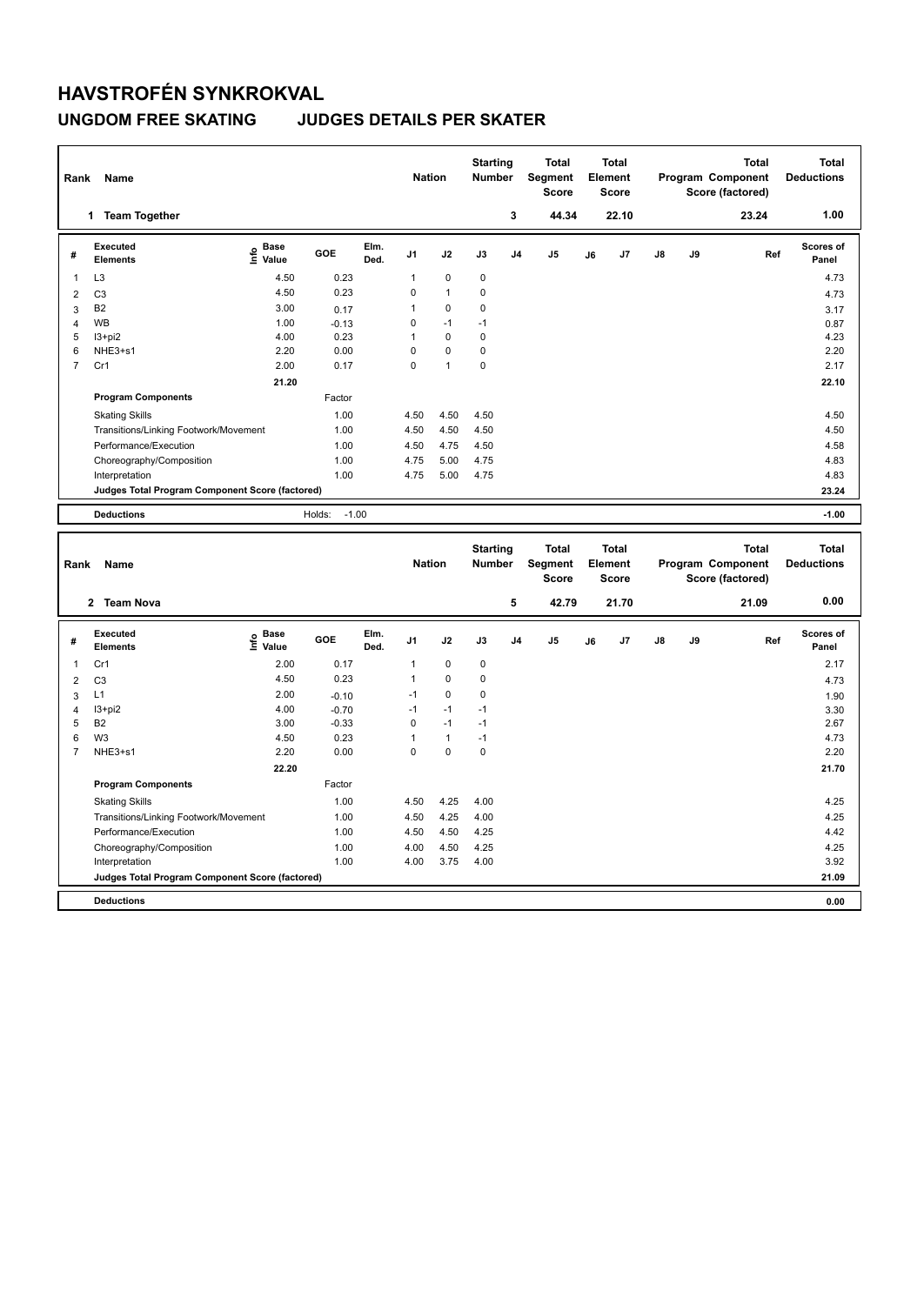## **HAVSTROFÉN SYNKROKVAL**

#### **UNGDOM FREE SKATING JUDGES DETAILS PER SKATER**

| Rank                | Name                                                           |                                  |                   |              | <b>Nation</b>  |              | <b>Starting</b><br><b>Number</b> |                | <b>Total</b><br>Segment<br><b>Score</b> |    | <b>Total</b><br>Element<br><b>Score</b> |               |    | <b>Total</b><br>Program Component<br>Score (factored)        |     | <b>Total</b><br><b>Deductions</b> |
|---------------------|----------------------------------------------------------------|----------------------------------|-------------------|--------------|----------------|--------------|----------------------------------|----------------|-----------------------------------------|----|-----------------------------------------|---------------|----|--------------------------------------------------------------|-----|-----------------------------------|
|                     | 3 Team Karisma                                                 |                                  |                   |              |                |              |                                  | 4              | 40.63                                   |    | 18.80                                   |               |    | 22.83                                                        |     | 1.00                              |
| #                   | <b>Executed</b><br><b>Elements</b>                             | <b>Base</b><br>e Base<br>⊆ Value | GOE               | Elm.<br>Ded. | J <sub>1</sub> | J2           | J3                               | J <sub>4</sub> | J <sub>5</sub>                          | J6 | J7                                      | $\mathsf{J}8$ | J9 |                                                              | Ref | Scores of<br>Panel                |
| 1                   | Cr1                                                            | 2.00                             | 0.00              |              | 0              | $\mathbf 0$  | 0                                |                |                                         |    |                                         |               |    |                                                              |     | 2.00                              |
| $\overline{2}$      | C <sub>3</sub>                                                 | 4.50                             | 0.47              |              | $\mathbf{1}$   | $\mathbf 0$  | $\mathbf{1}$                     |                |                                         |    |                                         |               |    |                                                              |     | 4.97                              |
| 3                   | L1                                                             | 2.00                             | 0.10              |              | $\mathbf 0$    | $\mathbf{1}$ | 0                                |                |                                         |    |                                         |               |    |                                                              |     | 2.10                              |
| $\overline{4}$      | NHE2+s1                                                        | F<br>2.00                        | $-0.40$           |              | $-2$           | $-1$         | $-1$                             |                |                                         |    |                                         |               |    |                                                              |     | 1.60                              |
| 5                   | $13 + pi3$                                                     | 4.80                             | $-0.67$           |              | $\mathbf 0$    | $-1$         | $-1$                             |                |                                         |    |                                         |               |    |                                                              |     | 4.13                              |
| 6                   | WB                                                             | 1.00                             | 0.00              |              | $\mathbf 0$    | $\pmb{0}$    | $\mathbf 0$                      |                |                                         |    |                                         |               |    |                                                              |     | 1.00                              |
| $\overline{7}$      | B <sub>2</sub>                                                 | 3.00                             | 0.00              |              | $\mathbf 0$    | $\mathbf 0$  | 0                                |                |                                         |    |                                         |               |    |                                                              |     | 3.00                              |
|                     |                                                                | 19.30                            |                   |              |                |              |                                  |                |                                         |    |                                         |               |    |                                                              |     | 18.80                             |
|                     | <b>Program Components</b>                                      |                                  | Factor            |              |                |              |                                  |                |                                         |    |                                         |               |    |                                                              |     |                                   |
|                     | <b>Skating Skills</b>                                          |                                  | 1.00              |              | 4.00           | 4.25         | 4.50                             |                |                                         |    |                                         |               |    |                                                              |     | 4.25                              |
|                     | Transitions/Linking Footwork/Movement                          |                                  | 1.00              |              | 4.25           | 4.75         | 4.75                             |                |                                         |    |                                         |               |    |                                                              |     | 4.58                              |
|                     | Performance/Execution                                          |                                  | 1.00              |              | 4.25           | 4.50         | 4.75                             |                |                                         |    |                                         |               |    |                                                              |     | 4.50                              |
|                     | Choreography/Composition                                       |                                  | 1.00              |              | 4.75           | 4.75         | 5.00                             |                |                                         |    |                                         |               |    |                                                              |     | 4.83                              |
|                     | Interpretation                                                 |                                  | 1.00              |              | 4.00           | 5.00         | 5.00                             |                |                                         |    |                                         |               |    |                                                              |     | 4.67                              |
|                     | Judges Total Program Component Score (factored)                |                                  |                   |              |                |              |                                  |                |                                         |    |                                         |               |    |                                                              |     | 22.83                             |
|                     |                                                                |                                  |                   |              |                |              |                                  |                |                                         |    |                                         |               |    |                                                              |     |                                   |
|                     |                                                                |                                  |                   |              |                |              |                                  |                |                                         |    |                                         |               |    |                                                              |     |                                   |
|                     | <b>Deductions</b>                                              |                                  | $-1.00$<br>Falls: |              |                |              |                                  |                |                                         |    |                                         |               |    |                                                              |     | $-1.00$                           |
| Rank                | Name                                                           |                                  |                   |              | <b>Nation</b>  |              | <b>Starting</b><br><b>Number</b> |                | <b>Total</b><br>Segment<br><b>Score</b> |    | <b>Total</b><br>Element<br><b>Score</b> |               |    | <b>Total</b><br><b>Program Component</b><br>Score (factored) |     | <b>Total</b><br><b>Deductions</b> |
|                     | 4 Team Harmony                                                 |                                  |                   |              |                |              |                                  | $\mathbf{1}$   | 39.34                                   |    | 18.17                                   |               |    | 21.17                                                        |     | 0.00                              |
| #                   | <b>Executed</b><br><b>Elements</b>                             | e Base<br>E Value                | GOE               | Elm.<br>Ded. | J1             | J2           | J3                               | J <sub>4</sub> | J <sub>5</sub>                          | J6 | J7                                      | $\mathsf{J}8$ | J9 |                                                              | Ref | <b>Scores of</b><br>Panel         |
| $\mathbf{1}$        | L2                                                             | 3.00                             | 0.17              |              | 1              | 0            | 0                                |                |                                         |    |                                         |               |    |                                                              |     | 3.17                              |
|                     |                                                                | 4.00                             | $-0.47$           |              | $\mathbf 0$    | $-1$         | $-1$                             |                |                                         |    |                                         |               |    |                                                              |     |                                   |
| 2                   | $13 + pi2$<br>NHE3+s1                                          | 2.20                             |                   |              | $-1$           | $-1$         | $-1$                             |                |                                         |    |                                         |               |    |                                                              |     | 3.53                              |
| 3                   | <b>B2</b>                                                      | 3.00                             | $-0.30$           |              | $\mathbf 0$    | $\mathbf 0$  | $\mathbf 0$                      |                |                                         |    |                                         |               |    |                                                              |     | 1.90                              |
| $\overline{4}$<br>5 | W <sub>2</sub>                                                 | 3.00                             | 0.00<br>0.33      |              | $\mathbf{1}$   | $\mathbf{1}$ | 0                                |                |                                         |    |                                         |               |    |                                                              |     | 3.00<br>3.33                      |
| 6                   | CB                                                             | 1.00                             | 0.07              |              | $\mathbf{1}$   | 0            | 0                                |                |                                         |    |                                         |               |    |                                                              |     |                                   |
| $\overline{7}$      | Cr1                                                            | 2.00                             | 0.17              |              | $\mathbf 0$    | $\mathbf{1}$ | 0                                |                |                                         |    |                                         |               |    |                                                              |     | 1.07<br>2.17                      |
|                     |                                                                |                                  |                   |              |                |              |                                  |                |                                         |    |                                         |               |    |                                                              |     |                                   |
|                     |                                                                | 18.20                            |                   |              |                |              |                                  |                |                                         |    |                                         |               |    |                                                              |     | 18.17                             |
|                     | <b>Program Components</b>                                      |                                  | Factor            |              |                |              |                                  |                |                                         |    |                                         |               |    |                                                              |     |                                   |
|                     | <b>Skating Skills</b><br>Transitions/Linking Footwork/Movement |                                  | 1.00<br>1.00      |              | 4.25<br>4.00   | 4.25<br>4.00 | 4.00<br>4.00                     |                |                                         |    |                                         |               |    |                                                              |     | 4.17<br>4.00                      |

Performance/Execution 1.00 4.50 4.50 4.25 Choreography/Composition 1.00 4.75 4.75 4.25 4.58 Interpretation 1.00 4.00 3.50 4.50 4.00 **Deductions 0.00 Judges Total Program Component Score (factored) 21.17**